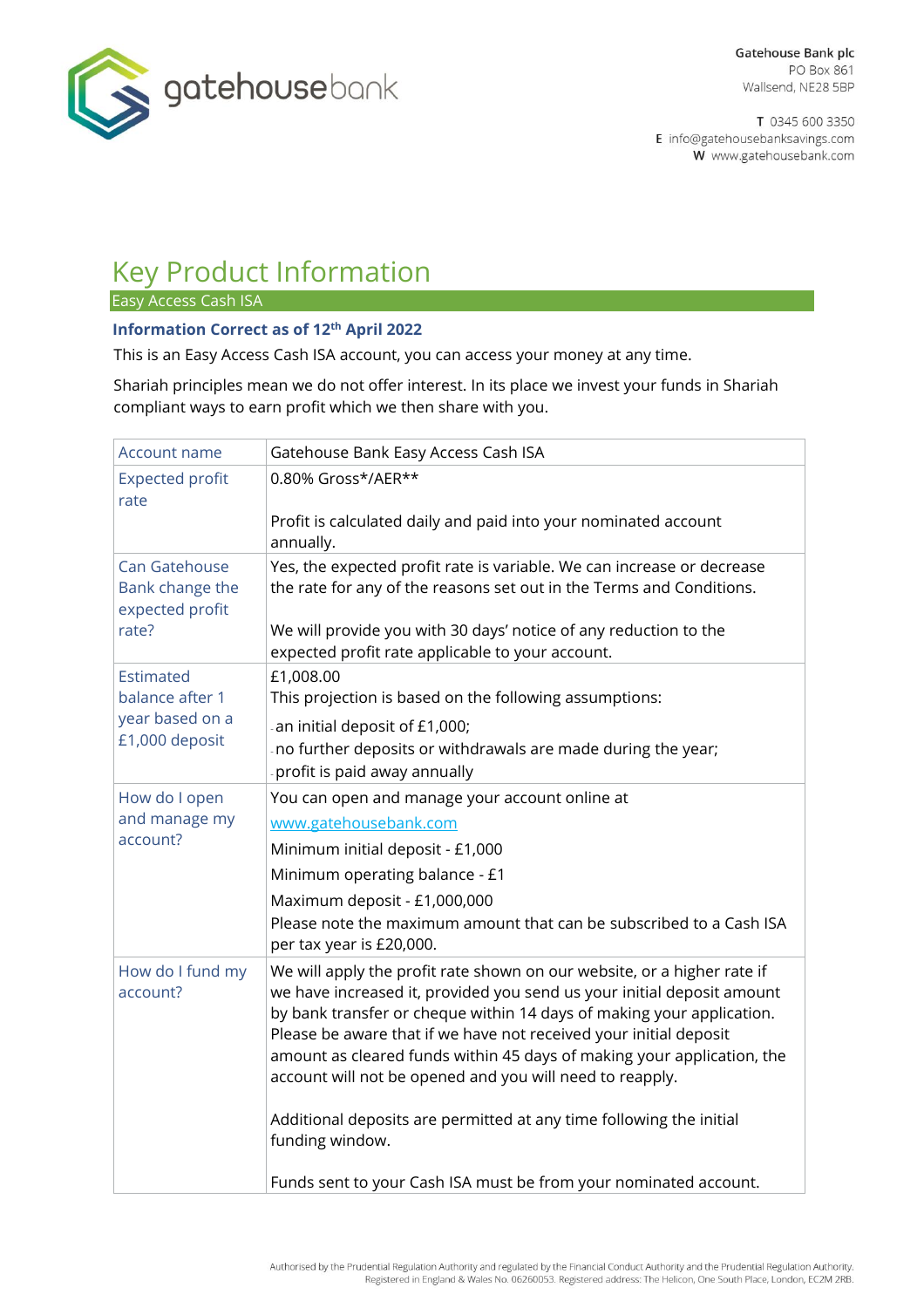

|                           | Transfers from existing ISA accounts you hold are permitted.                                                                                                                                                                                                                                            |
|---------------------------|---------------------------------------------------------------------------------------------------------------------------------------------------------------------------------------------------------------------------------------------------------------------------------------------------------|
| Can I withdraw<br>money?  | Under HMRC ISA Subscription rules you can withdraw money from this<br>tax year or previous tax years. Withdrawals are permitted at any time<br>without penalty.<br>You can withdraw money from your Cash ISA by logging in to your<br>account. Withdrawals will be paid back to your nominated account. |
| Additional<br>information | Profit will be paid gross of UK income tax and will not count towards<br>your Personal Savings Allowance.                                                                                                                                                                                               |

\*Gross is the rate of profit payable per annum before deduction of tax \*\*AER is the Annual Equivalent Rate and it shows you what the gross rate would be if profit was paid annually.

### Expected Profit Rate Definition

The profit we share with you is the 'expected profit rate' we offer at the time you open your account. We monitor your account on a daily basis to ensure the expected profit rate will be achieved. If we believe the expected profit rate will not be achieved, we will contact you giving you notice of the new expected profit rate. You will then have the option to continue your account with us at the new rate, or close your account immediately with your original deposit returned, along with profit earned. In this instance, once the funds in your account have been returned to your nominated account, you will no longer hold ISA status.

To date, Gatehouse Bank has always managed to pay its customers the expected profit rate.

Customer Support

Support is available by telephone and online using the Client Login area at www.gatehousebank.com

Contact Information Postal Address: Gatehouse Bank, PO Box 861, Wallsend, NE28 5BP Telephone: 0345 600 3350 Email: info@gatehousebanksavings.com

#### **Complaints**

If you are unhappy with our service and wish to make a complaint, please contact us in the first instance and we will try to resolve the complaint as fast and fairly as possible.

Our complaints procedure is available on our website. If you remain unhappy, you can contact the Financial Ombudsman Service (FOS) at complaint.info@financialombudsman.org.uk. The FOS is available to resolve certain complaints if they cannot be resolved through our internal complaints procedure. For more information about the FOS, please visit www.financialombudsman.org.uk.